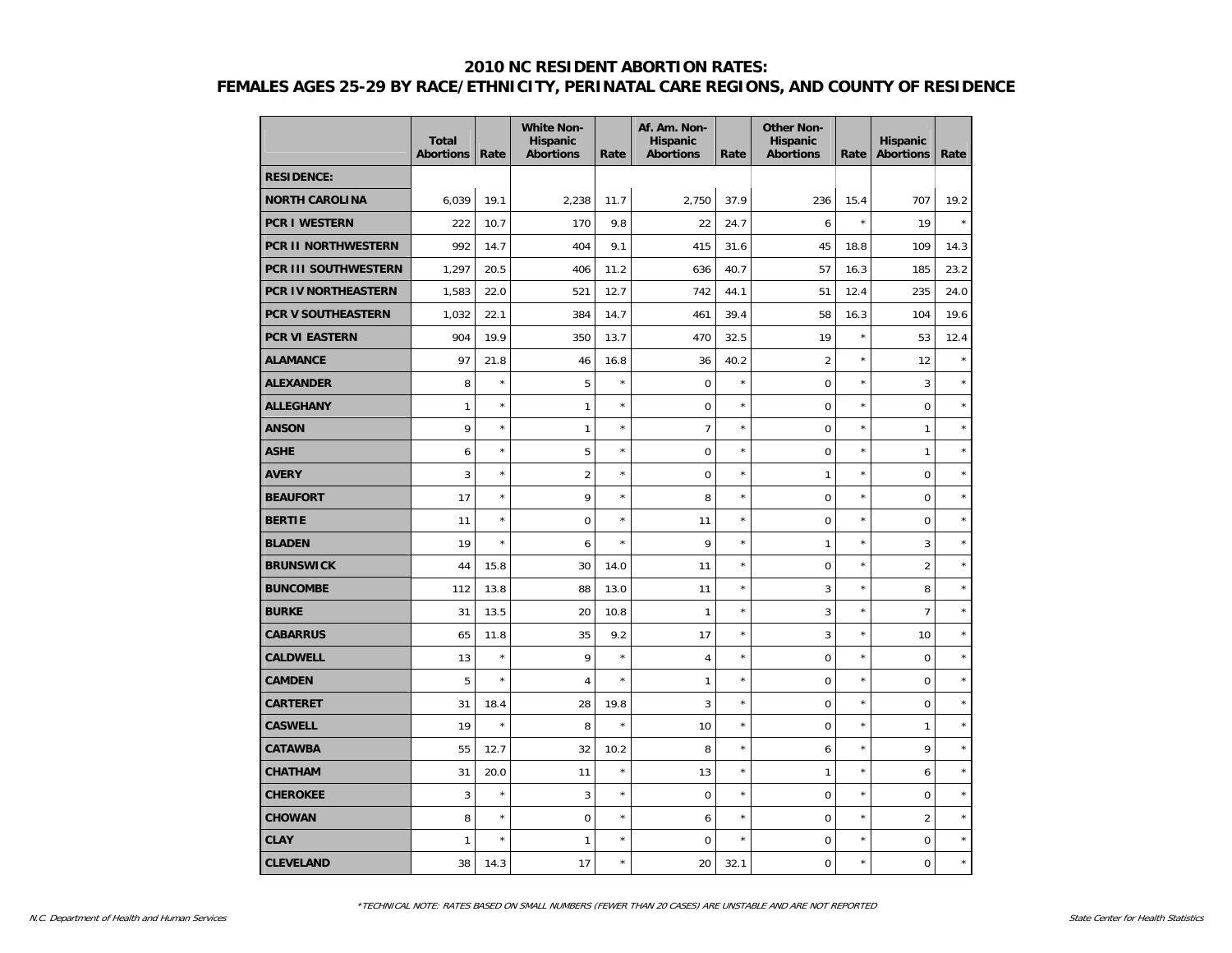## **2010 NC RESIDENT ABORTION RATES: FEMALES AGES 25-29 BY RACE/ETHNICITY, PERINATAL CARE REGIONS, AND COUNTY OF RESIDENCE**

|                   | <b>Total</b><br><b>Abortions</b> | Rate    | <b>White Non-</b><br><b>Hispanic</b><br><b>Abortions</b> | Rate       | Af. Am. Non-<br><b>Hispanic</b><br><b>Abortions</b> | Rate       | <b>Other Non-</b><br>Hispanic<br><b>Abortions</b> | Rate    | <b>Hispanic</b><br><b>Abortions</b> | Rate    |
|-------------------|----------------------------------|---------|----------------------------------------------------------|------------|-----------------------------------------------------|------------|---------------------------------------------------|---------|-------------------------------------|---------|
| <b>COLUMBUS</b>   | 29                               | 19.0    | 13                                                       | $\star$    | 13                                                  | $\star$    | $\pmb{0}$                                         | $\star$ | 3                                   | $\star$ |
| <b>CRAVEN</b>     | 68                               | 19.5    | 29                                                       | 12.7       | 33                                                  | 41.6       | $\mathbf 0$                                       | $\star$ | 3                                   | $\star$ |
| <b>CUMBERLAND</b> | 427                              | 30.4    | 113                                                      | 16.6       | 220                                                 | 45.2       | 23                                                | 33.1    | 56                                  | 33.3    |
| <b>CURRITUCK</b>  | 12                               | $\star$ | 10                                                       | $\star$    | $\overline{2}$                                      | $\star$    | $\mathbf 0$                                       | $\star$ | $\mathbf 0$                         | $\star$ |
| <b>DARE</b>       | 14                               | $\star$ | 13                                                       | $\star$    | $\mathbf 0$                                         | $\star$    | $\pmb{0}$                                         | $\star$ | $\pmb{0}$                           | $\star$ |
| <b>DAVIDSON</b>   | 40                               | 8.9     | 24                                                       | 6.7        | $\overline{7}$                                      | $\star$    | 5                                                 | $\star$ | $\overline{4}$                      | $\star$ |
| <b>DAVIE</b>      | 12                               | $\star$ | 6                                                        | $\star$    | 3                                                   | $\star$    | 1                                                 | $\star$ | $\overline{2}$                      | $\star$ |
| <b>DUPLIN</b>     | 36                               | 20.3    | 13                                                       | $\star$    | 15                                                  | $\star$    | 1                                                 | $\star$ | 6                                   | $\star$ |
| <b>DURHAM</b>     | 340                              | 25.2    | 58                                                       | 9.5        | 196                                                 | 45.7       | 11                                                | $\star$ | 67                                  | 33.4    |
| <b>EDGECOMBE</b>  | 34                               | 18.3    | $\overline{7}$                                           | $\star$    | 25                                                  | 21.7       | $\mathbf 0$                                       | $\star$ | 2                                   | $\star$ |
| <b>FORSYTH</b>    | 225                              | 18.8    | 71                                                       | 11.3       | 106                                                 | 33.0       | 4                                                 | $\star$ | 40                                  | 19.5    |
| <b>FRANKLIN</b>   | 26                               | 16.0    | 10                                                       | $\star$    | 14                                                  | $\star$    | $\pmb{0}$                                         | $\star$ | $\overline{2}$                      | $\star$ |
| <b>GASTON</b>     | 92                               | 14.9    | 41                                                       | 9.3        | 34                                                  | 32.0       | 3                                                 | $\star$ | 12                                  | $\star$ |
| <b>GATES</b>      | 6                                | $\star$ | $\overline{4}$                                           | $\star$    | $\overline{2}$                                      | $^{\star}$ | 0                                                 | $\star$ | $\mathbf 0$                         | $\star$ |
| <b>GRAHAM</b>     | 3                                | $\star$ | $\mathbf{1}$                                             | $\star$    | $\mathbf 0$                                         | $\star$    | $\mathbf{1}$                                      | $\star$ | $\mathbf{1}$                        | $\star$ |
| <b>GRANVILLE</b>  | 29                               | 19.5    | 9                                                        | $\star$    | 18                                                  | $\star$    | $\mathbf 0$                                       | $\star$ | $\overline{2}$                      | $\star$ |
| <b>GREENE</b>     | 11                               | $\star$ | 3                                                        | $\star$    | 8                                                   | $\star$    | $\mathbf 0$                                       | $\star$ | $\pmb{0}$                           | $\star$ |
| <b>GUILFORD</b>   | 337                              | 19.7    | 76                                                       | 9.4        | 219                                                 | 33.9       | 18                                                | $\star$ | 16                                  | $\star$ |
| <b>HALIFAX</b>    | 34                               | 21.9    | $\mathbf{1}$                                             | $\star$    | 29                                                  | 31.9       | $\overline{2}$                                    | $\star$ | $\mathbf 0$                         | $\star$ |
| <b>HARNETT</b>    | 91                               | 21.8    | 50                                                       | 18.3       | 33                                                  | 42.9       | 1                                                 | $\star$ | $\overline{4}$                      | $\star$ |
| <b>HAYWOOD</b>    | 16                               | $\star$ | 14                                                       | $\star$    | $\mathbf 0$                                         | $\star$    | $\mathbf{1}$                                      | $\star$ | $\mathbf{1}$                        | $\star$ |
| <b>HENDERSON</b>  | 33                               | 12.2    | 24                                                       | 11.6       | 3                                                   | $\star$    | $\mathbf 0$                                       | $\star$ | 5                                   | $\star$ |
| <b>HERTFORD</b>   | 20                               | 29.2    | $\mathbf 0$                                              | $^{\star}$ | 19                                                  | $\star$    | $\mathbf 0$                                       | $\star$ | $\mathbf{1}$                        | $\star$ |
| <b>HOKE</b>       | 42                               | 19.1    | 14                                                       | $^{\star}$ | 24                                                  | 42.9       | $\pmb{0}$                                         | $\star$ | $\overline{4}$                      | $\star$ |
| <b>HYDE</b>       | 3                                | $\star$ | $\mathbf{1}$                                             | $\star$    | $\overline{2}$                                      | $\star$    | $\pmb{0}$                                         | $\star$ | $\mathbf 0$                         | $\star$ |
| <b>IREDELL</b>    | 66                               | 14.4    | 42                                                       | 12.9       | 14                                                  | $\star$    | 1                                                 | $\star$ | $\overline{7}$                      | $\star$ |
| <b>JACKSON</b>    | 5                                | $\star$ | 5                                                        | $^{\star}$ | $\mathbf 0$                                         | $\star$    | $\mathbf 0$                                       | $\star$ | $\mathbf 0$                         | $\star$ |
| <b>JOHNSTON</b>   | 54                               | 11.0    | 32                                                       | 9.7        | 14                                                  | $\star$    | $\mathbf 0$                                       | $\star$ | 8                                   | $\star$ |
| <b>JONES</b>      | 9                                | $\star$ | 5                                                        | $^{\star}$ | $\overline{4}$                                      | $\star$    | $\mathbf 0$                                       | $\star$ | $\mathbf 0$                         | $\star$ |
| <b>LEE</b>        | 46                               | 24.5    | 15                                                       | $^{\star}$ | 17                                                  | $\star$    | $\overline{2}$                                    | $\star$ | 12                                  | $\star$ |
| <b>LENOIR</b>     | 38                               | 22.5    | 8                                                        | $\star$    | 27                                                  | 35.1       | 0                                                 | $\star$ | 3                                   | $\star$ |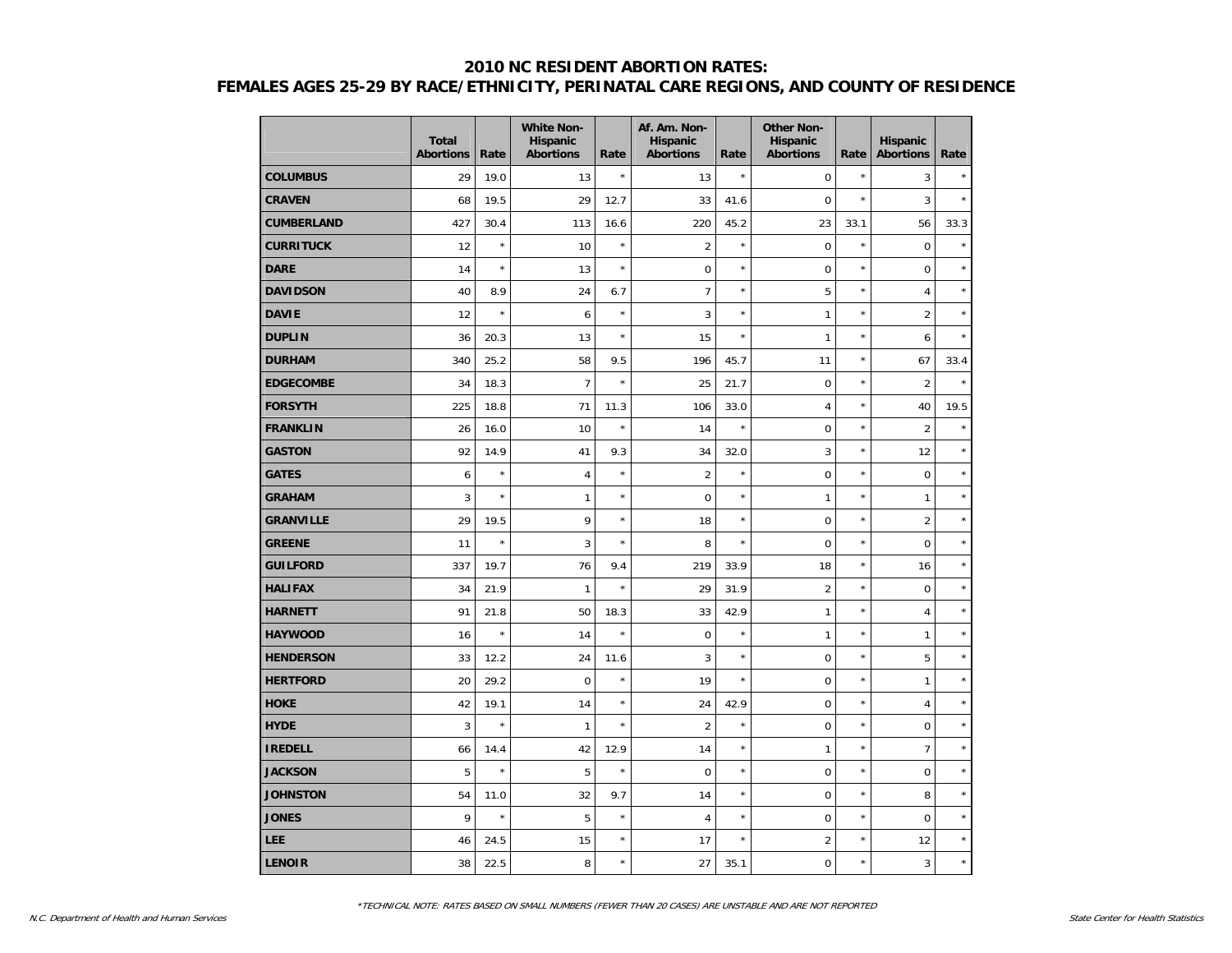## **2010 NC RESIDENT ABORTION RATES: FEMALES AGES 25-29 BY RACE/ETHNICITY, PERINATAL CARE REGIONS, AND COUNTY OF RESIDENCE**

|                    | <b>Total</b><br><b>Abortions</b> | Rate    | <b>White Non-</b><br>Hispanic<br><b>Abortions</b> | Rate       | Af. Am. Non-<br><b>Hispanic</b><br><b>Abortions</b> | Rate       | <b>Other Non-</b><br>Hispanic<br><b>Abortions</b> | Rate       | <b>Hispanic</b><br><b>Abortions</b> | Rate    |
|--------------------|----------------------------------|---------|---------------------------------------------------|------------|-----------------------------------------------------|------------|---------------------------------------------------|------------|-------------------------------------|---------|
| <b>LINCOLN</b>     | 12                               | $\star$ | 8                                                 | $\star$    | 3                                                   | $\star$    | $\mathbf 0$                                       | $\star$    | 1                                   | $\star$ |
| <b>MCDOWELL</b>    | 14                               | $\star$ | 12                                                | $\star$    | $\pmb{0}$                                           | $\star$    | $\mathbf 0$                                       | $\star$    | $\overline{2}$                      | $\star$ |
| <b>MACON</b>       | 3                                | $\star$ | 3                                                 | $\star$    | $\mathbf 0$                                         | $\star$    | $\mathbf 0$                                       | $\star$    | $\mathbf 0$                         | $\star$ |
| <b>MADISON</b>     | $\mathbf{1}$                     | $\star$ | $\mathbf{1}$                                      | $\star$    | $\mathbf 0$                                         | $\star$    | $\mathbf 0$                                       | $\star$    | $\mathbf 0$                         | $\star$ |
| <b>MARTIN</b>      | 8                                | $\star$ | 3                                                 | $\star$    | 5                                                   | $\star$    | $\mathbf 0$                                       | $\star$    | $\mathbf 0$                         | $\star$ |
| <b>MECKLENBURG</b> | 993                              | 24.9    | 254                                               | 13.0       | 525                                                 | 44.3       | 51                                                | 17.5       | 154                                 | 28.0    |
| <b>MITCHELL</b>    | $\mathbf{1}$                     | $\star$ | $\mathbf 0$                                       | $\star$    | $\mathbf 0$                                         | $\star$    | $\mathbf 0$                                       | $\star$    | $\mathbf 0$                         | $\star$ |
| <b>MONTGOMERY</b>  | $\overline{7}$                   | $\star$ | 3                                                 | $\star$    | $\mathbf{1}$                                        | $\star$    | $\mathbf 0$                                       | $\star$    | 3                                   | $\star$ |
| <b>MOORE</b>       | 35                               | 15.4    | 19                                                | $\star$    | 11                                                  | $\star$    | $\overline{c}$                                    | ×          | 3                                   | $\star$ |
| <b>NASH</b>        | 75                               | 27.8    | 20                                                | 16.0       | 46                                                  | 41.5       | 3                                                 | $\star$    | 5                                   | $\star$ |
| <b>NEW HANOVER</b> | 174                              | 22.5    | 84                                                | 14.1       | 66                                                  | 61.6       | 5                                                 | $\star$    | 16                                  | $\star$ |
| <b>NORTHAMPTON</b> | 10                               | $\star$ | $\mathbf{1}$                                      | $\star$    | 8                                                   | $\star$    | $\mathbf 0$                                       | $\star$    | $\mathbf 0$                         | $\star$ |
| <b>ONSLOW</b>      | 143                              | 18.4    | 91                                                | 16.5       | 36                                                  | 33.0       | 4                                                 | $\star$    | 11                                  | $\star$ |
| <b>ORANGE</b>      | 72                               | 14.9    | 33                                                | 9.8        | 21                                                  | 43.2       | 5                                                 | $\star$    | 11                                  | $\star$ |
| <b>PAMLICO</b>     | 5                                | $\star$ | $\overline{4}$                                    | $\star$    | $\mathbf{1}$                                        | $^{\star}$ | $\mathbf 0$                                       | $\star$    | $\mathbf 0$                         | $\star$ |
| <b>PASQUOTANK</b>  | 32                               | 25.4    | 13                                                | $\star$    | 19                                                  | $^{\star}$ | $\mathbf 0$                                       | $\star$    | $\mathbf 0$                         | $\star$ |
| <b>PENDER</b>      | 17                               | $\star$ | 12                                                | $\star$    | $\overline{2}$                                      | $^{\star}$ | $\mathbf{1}$                                      | $^{\star}$ | $\mathbf 0$                         | $\star$ |
| <b>PERQUIMANS</b>  | 6                                | $\star$ | $\overline{4}$                                    | $\star$    | $\overline{2}$                                      | $^{\star}$ | $\mathbf 0$                                       | $\star$    | $\mathbf 0$                         | $\star$ |
| <b>PERSON</b>      | 36                               | 34.5    | 18                                                | $\star$    | 16                                                  | $^{\star}$ | $\mathbf 0$                                       | $\star$    | $\mathsf 0$                         | $\star$ |
| <b>PITT</b>        | 123                              | 18.2    | 37                                                | 9.9        | 72                                                  | 29.9       | 8                                                 | $\star$    | 5                                   | $\star$ |
| <b>POLK</b>        | $\mathbf{1}$                     | $\star$ | $\mathbf{1}$                                      | $\star$    | $\mathbf 0$                                         | $\star$    | $\mathbf 0$                                       | $\star$    | $\mathbf 0$                         | $\star$ |
| <b>RANDOLPH</b>    | 49                               | 12.5    | 30                                                | 10.0       | 8                                                   | $\star$    | 4                                                 | $\star$    | 6                                   | $\star$ |
| <b>RICHMOND</b>    | 18                               | $\star$ | 10                                                | $\star$    | 8                                                   | $\star$    | $\mathbf 0$                                       | $\star$    | $\mathbf 0$                         | $\star$ |
| <b>ROBESON</b>     | 83                               | 18.8    | 16                                                | $^{\star}$ | 41                                                  | 38.8       | 22                                                | 12.0       | $\overline{4}$                      | $\star$ |
| <b>ROCKINGHAM</b>  | 24                               | 9.9     | 9                                                 | $\star$    | 11                                                  | $\star$    | $\mathbf 0$                                       | $\star$    | $\overline{4}$                      | $\star$ |
| <b>ROWAN</b>       | 68                               | 16.7    | 26                                                | 9.6        | 32                                                  | 40.0       | $\mathbf{1}$                                      | $\star$    | $\overline{7}$                      | $\star$ |
| <b>RUTHERFORD</b>  | 16                               | $\star$ | 8                                                 | $\star$    | $\overline{7}$                                      | $\star$    | $\mathbf 0$                                       | $\star$    | $\mathbf{1}$                        | $\star$ |
| <b>SAMPSON</b>     | 27                               | 14.3    | 9                                                 | $\star$    | 10                                                  | $\star$    | $\mathbf{1}$                                      | $\star$    | 6                                   | $\star$ |
| <b>SCOTLAND</b>    | 19                               | $\star$ | 5                                                 | $\star$    | 12                                                  | $\star$    | $\overline{2}$                                    | $\star$    | $\Omega$                            | $\star$ |
| <b>STANLY</b>      | 20                               | 12.1    | 14                                                | $\star$    | 5                                                   | $\star$    | $\pmb{0}$                                         | $\star$    | $\pmb{0}$                           | $\star$ |
| <b>STOKES</b>      | 5                                | $\star$ | 5                                                 | $\star$    | $\mathbf 0$                                         | $\star$    | $\overline{0}$                                    | $\star$    | $\mathbf 0$                         | $\star$ |